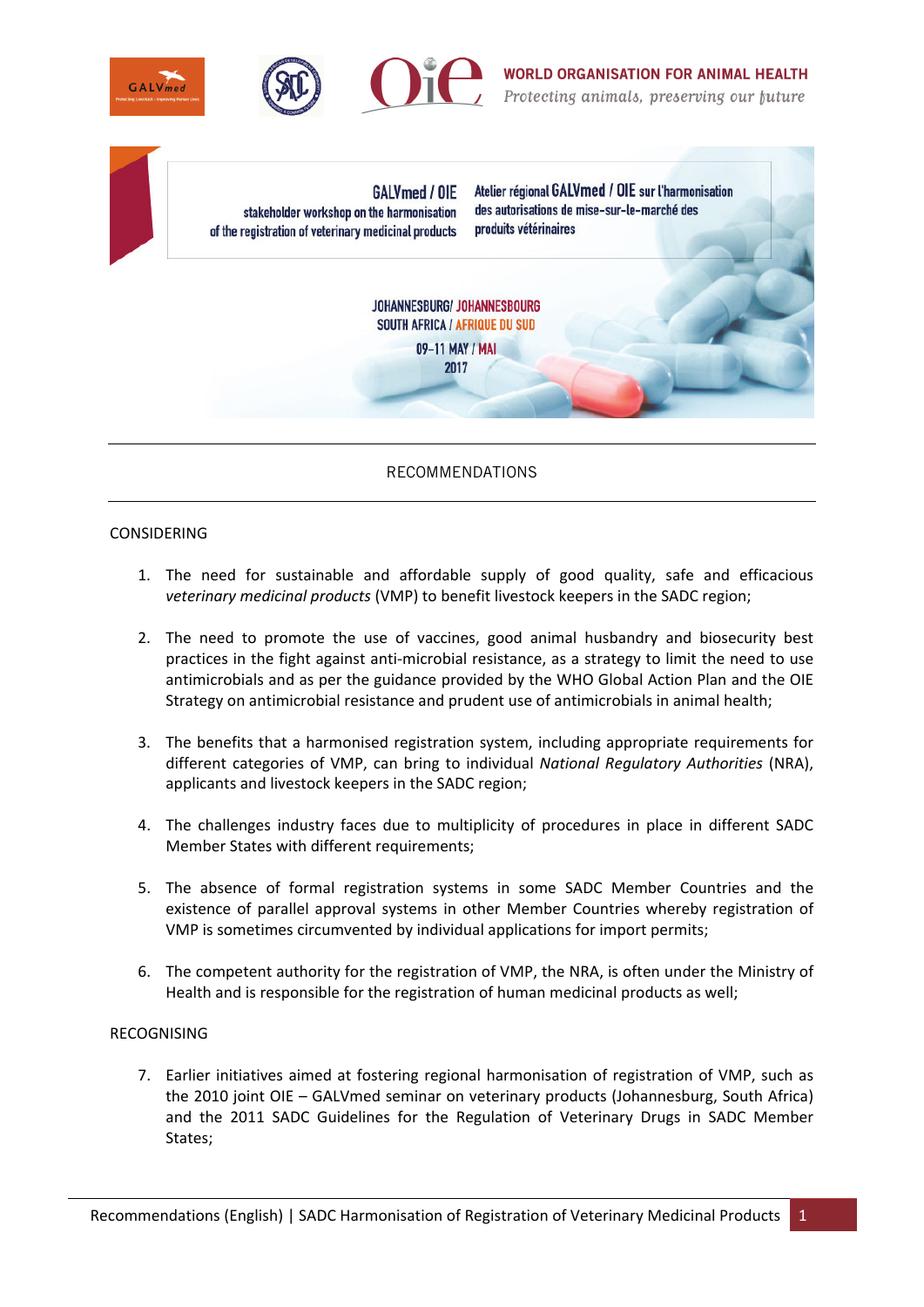



- 8. The OIE standards on the production, testing and registration of veterinary vaccines, as published in the *Manual of Diagnostic Tests and Vaccines for Terrestrial Animals* (specifically Chapters 1.1.8, 1.1.9, 3.4, and 3.7. as well as the disease-specific chapters under section 2) ;
- 9. The OIE network of experts and Reference Centres offering expertise on VMP;
- 10. The harmonised technical requirements for use in VMP registration provided by the VICH Guidelines<sup>1</sup>;
- 11. Experiences acquired and methodologies developed for VMP in other regions of Africa, i.e. in the *West African Economic and Monetary Union* (WAEMU) and GALVmed's support in developing harmonised registration documentation and a *Mutual Recognition Procedure*  (MRP) in the *East African Community* (EAC);
- 12. Experiences acquired and methodologies developed in Africa for medicines and vaccines for human use, i.e. the WHO's *African Vaccine Registration Forum* (AVAREF, Africa-wide, vaccines) and the Zazibona<sup>2</sup> initiative (SADC-wide, collaborative medicines registration review process);
- 13. AU-PANVAC $3$ 's role in assuring the availability of good quality vaccines in the African continent and in promoting the harmonisation process in various regions of the African continent;
- 14. AU-IBAR<sup>4</sup>'s role in promoting livestock related policies, strategies and legislations in various regions of the African continent;
- 15. Willingness of the industry as expressed by the representatives during the present meeting to work with and support NRA's in harmonising registration requirements towards Mutual Recognition and the need for early involvement of stakeholders in developing a practical system;

PARTICIPANTS RECOMMEND:

In general:

**.** 

- 1. To identify champions within each national, regional and international organisation involved and for the SADC Secretariat to be the champion amongst the organisations;
- 2. To encourage advocacy by regional and international organisations on the topic of harmonisation;

<sup>&</sup>lt;sup>1</sup> International Cooperation on Harmonisation of Technical Requirements for Registration of Veterinary Medicinal Products.<br><sup>2</sup> SADC wide initiative, named ofter the 4 founding countries (Zambia, Zimbohuve, Betaurane, in

<sup>&</sup>lt;sup>2</sup> SADC-wide initiative, named after the 4 founding countries (Zambia, Zimbabwe, Botswana, in Namibia).

 $3$  African Union – Pan-African Veterinary Vaccine Centre.

 $4$  African Union – Inter-African Bureau for Animal Resources.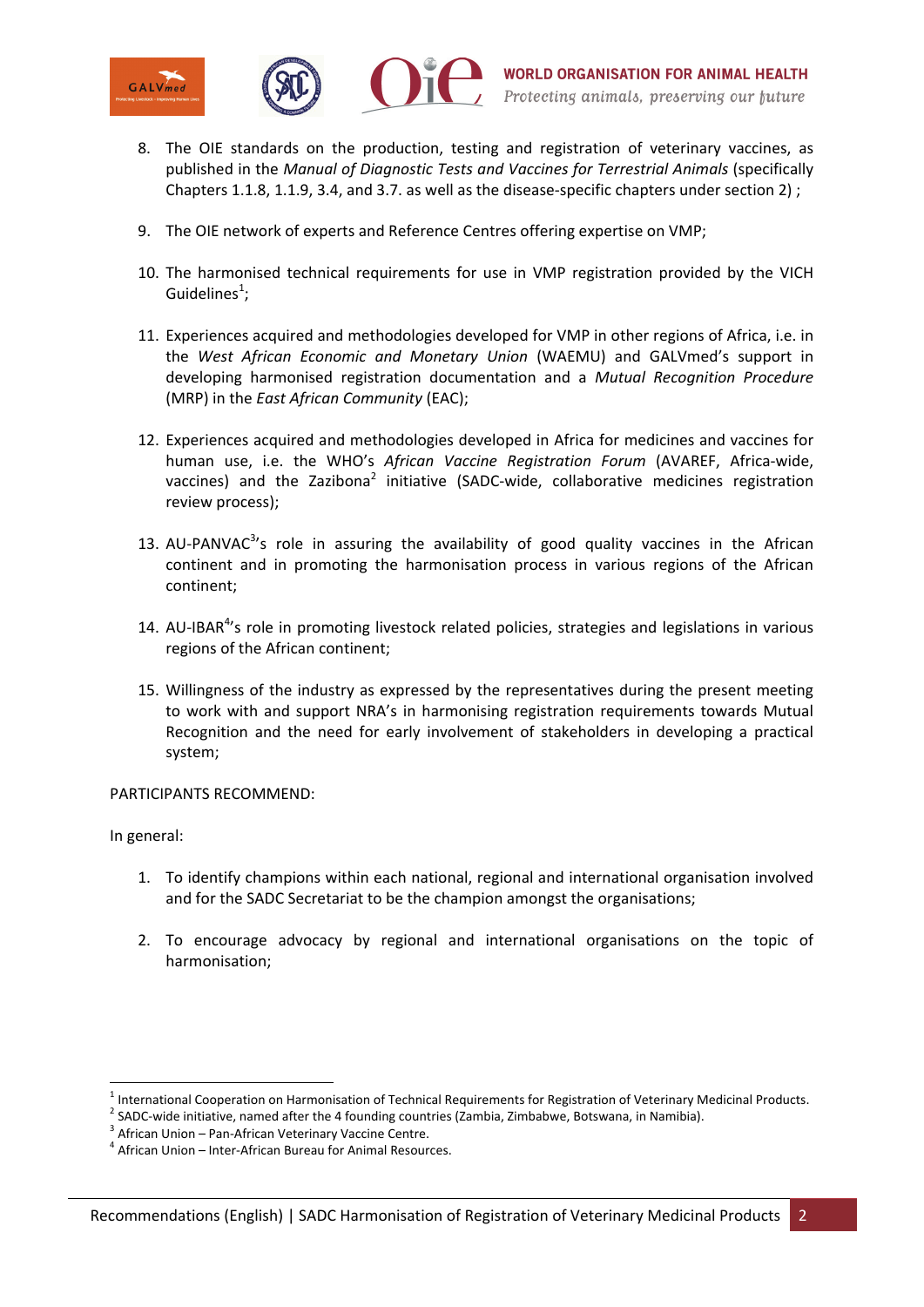

To the *National Regulatory Authorities* (NRA) in the SADC Member States:

- 1. Use the relevant baseline international standards of the OIE as a guide to harmonise regulations across the region;
- 2. Provide information for submission of dossiers to applicants in a transparent manner e.g. publishing updated information on accessible websites;
- 3. Provide an updated searchable list of authorised products, in an accessible manner (website);
- 4. Provide a (electronic) tracking system for the dossiers that have been submitted and thereby improve communication, feedback and progress within the dossier approval process;
- 5. Establish smooth communication lines and collaboration with the *Departments of Veterinary Services* (DVS) where the NRA is governed by the Ministry of Health, applying or adopting a One Health approach;
- 6. Conduct a national self-assessment of the existing systems, where suitable supported by the OIE PVS Pathway mechanism., including the option of extending the scope of Zazibona (by the end of 2018);
- 7. Set up a SADC *Technical Working Group* (TWG) and nominate experts to the TWG, representing the NRA (by end of 2017);
- 8. Develop common guidelines including technical requirements for registration of medicines and / or update the existing SADC Guidelines by the end of 2018 (through a TWG), where appropriate adopt EAC Guidelines (vaccines) and domesticate VICH Guidelines (pharmaceuticals/vaccines);
- 9. Formalise the willingness to collaborate between the NRAs (through a region-wide MoU); this would also allow for Ministry of Health staff (i.e. NRA staff) to be availed to e.g. the SADC TWG, should it become part of the *Livestock Technical Committee* (LTC) system;
- 10. Where there is no NRA, the Member State should consider establishing such an authority within the relevant Ministry, e.g. the Ministry of Health or of Agriculture, based on legislation, processes, guidelines and standards that have already been developed and practised by other countries and regions, taking into account the OIE Terrestrial Manual Chapter 3.4;
- 11. Conduct at least one joint pilot assessment of a submission for a veterinary medicinal product (by the end of 2018);

To the *Departments of Veterinary Services* (DVS) in the SADC Member States:

- 1. Use the relevant baseline international standards of the OIE as a guide to harmonise regulations across the SADC region;
- 2. Establish smooth communication lines with the NRA, where the NRA is governed by the Ministry of Health, applying or adopting a One Health approach. Where relevant, to formalise the collaboration between the DVS and the NRA (e.g. through a national MoU);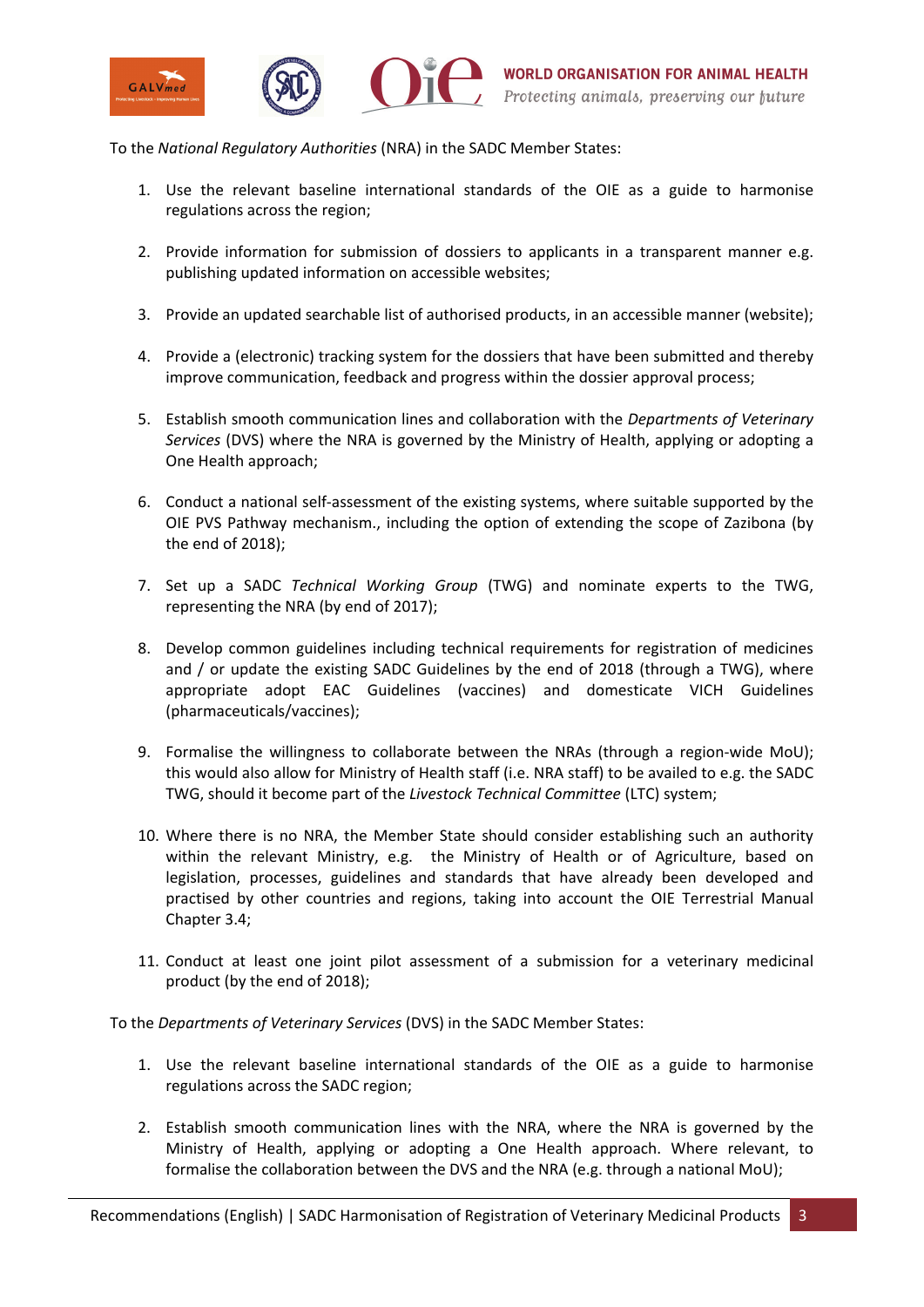

- 3. Endorse the establishment of a TWG by the LTC with the support of its members, the *Chief Veterinary Officers* (CVO) and nominate experts to the TWG, representing the DVS (and ensuring consistency in the membership). The proposal for harmonisation of registration requirements shall be presented at the next LTC meeting;
- 4. Whilst recognising that registration of VMP is an NRA function, formalise the involvement of the DVS with respect to registration of VMP in general, and registration of veterinary vaccines in particular, e.g. in respect of strains, post-marketing surveillance and adverse drug reactions (with the assistance of AU-PANVAC);
- 5. Raise awareness on the positive outcomes of harmonisation of registration through broad information campaigns.

To the SADC Secretariat:

- 1. Facilitate and promote the pooling of national experts and drive the establishment of a SADC *Technical Working Group* (TWG) including public health and animal health representatives;
- 2. Establish an electronic (IT) platform for the sharing of documents, and  $-$  in general  $-$  raise awareness of the SADC work already conducted in this area (i.e. Guidelines);
- 3. Lead the process of updating the existing SADC Guidelines and expanding them to provide more specific technical guidance;
- 4. Support capacity-building (with OIE, GALVmed, AU agencies and relevant national stakeholders);

To industry:

- 1. Support the establishment of national and eventually a broad regional industry association which can interact with e.g. SADC Secretariat and NRAs at a regional level;
- 2. Where these exist, for national industry associations to nominate members to the SADC TWG; this could be extended to other external experts and researchers e.g. on wildliferelated products, specific vaccine-types, etc.
- 3. Support capacity building of NRAs and DVS through agreed mechanisms and in line with best practice, avoiding any form of conflict of interest;

To the African Union technical agencies (AU-PANVAC and AU-IBAR):

- 1. Provide political support for harmonisation initiatives in the SADC region;
- 2. Support capacity-building (with OIE, GALVmed, SADC and relevant national stakeholders), in particular, in areas relevant to the production of quality veterinary vaccines in the SADC region;
- 3. Assist countries without a functional NRA for VMPs, with a list of AU-PANVAC approved veterinary vaccines, based on previous assessments conducted, for other countries;